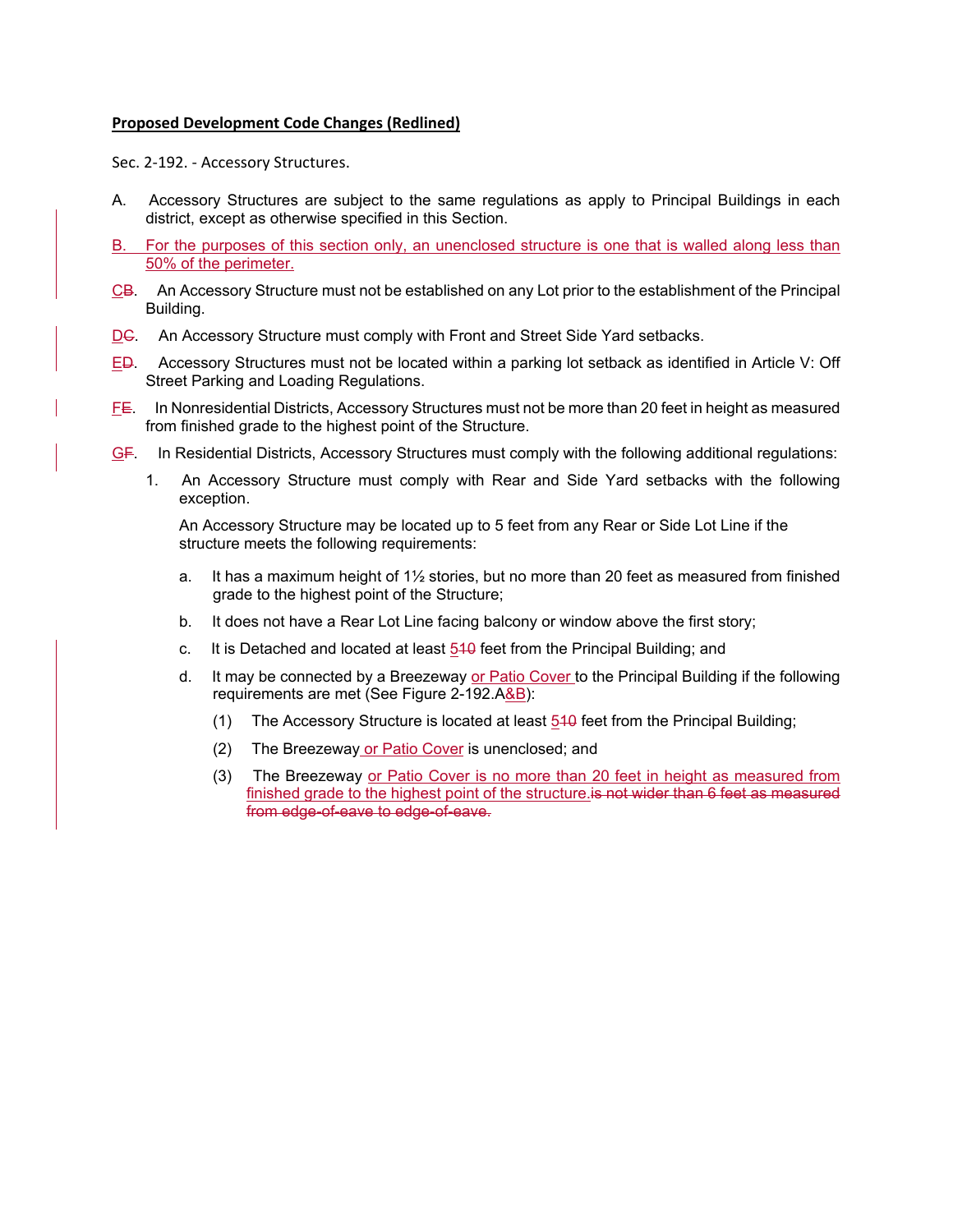

## **Figure 2-192.A&B**

- 2. The total square footage of all Accessory Structures located in a required Rear Yard shall not be larger than:
	- a. R-1E district: 1,563 square feet or 25% of the required Rear Yard, whichever is greater
	- b. R-1R district: 563 square feet or 25% of the required Rear Yard, whichever is greater
	- c. R-1 district: 225 square feet or 25% of the required Rear Yard, whichever is greater
	- d. R-1Z district: 125 square feet or 25% of the required Rear Yard, whichever is greater
	- e. R-2 district: 500 square feet or 25% of the required Rear Yard, whichever is greater
	- f. R-3 & R-4 district: 25% of the required Rear Yard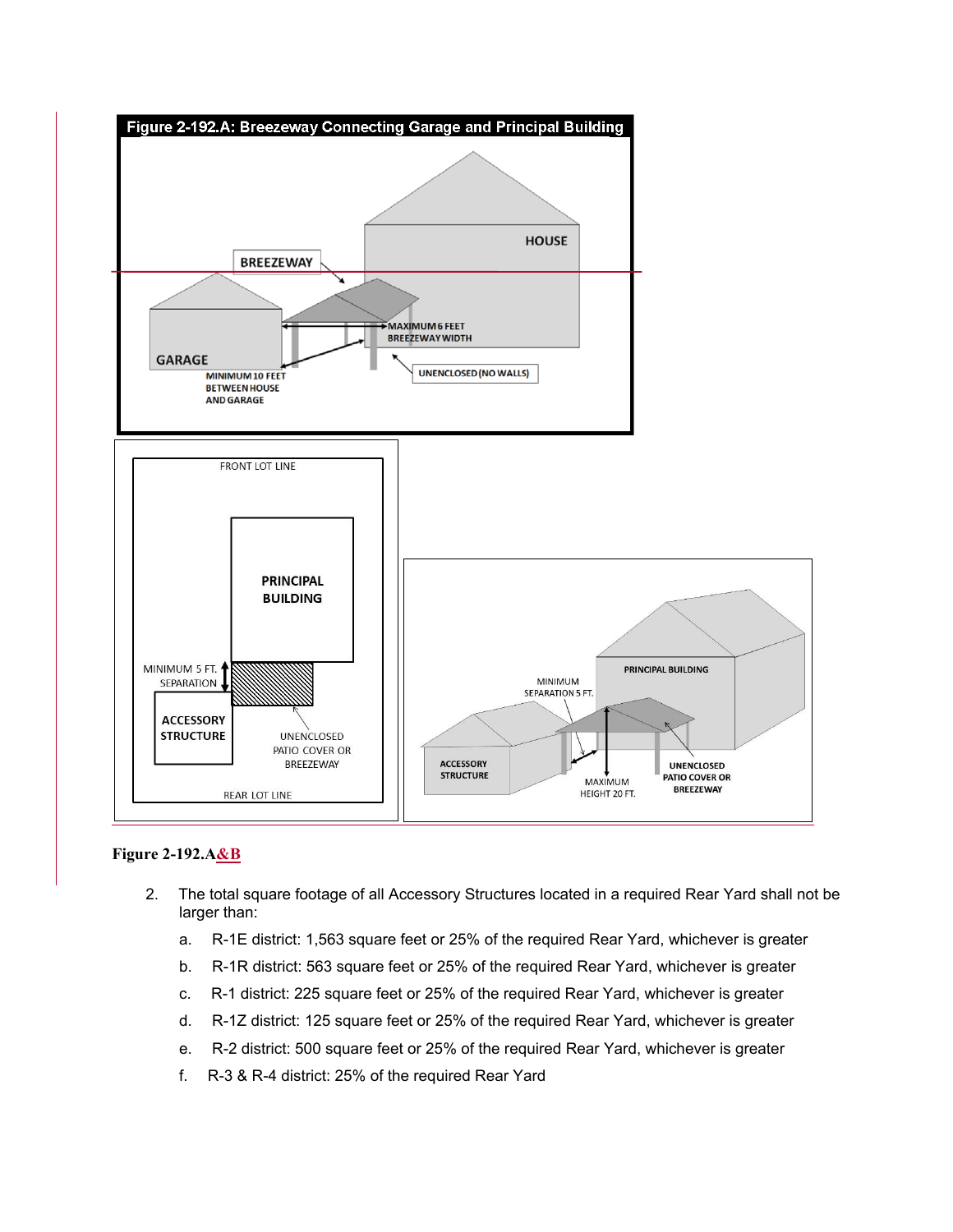- 3. *Sheds.* Lots 6,600 square feet or less may have a shed that is up to 200 square feet. Lots greater than 6,600 square feet may have a shed that does not exceed 3% of the lot area. If more than 1 shed is provided, this requirement applies to the total square feet of all sheds.
- 4. *Private Garage or Carport.* Lots 6,000 square feet or less may have a Private Garage or Carport that is up to 600 square feet. Lots greater than 6,000 square feet may have a Private Garage or Carport that does not exceed 10% of the Lot area. If more than 1 garage is provided, this requirement applies to the total square feet of all garages.
- 5. The provisions of this Section 2-192 do not apply to The Hill Residential Zoning District (HR-1).

(Ord. No. 2149, § 7, 2-19-2019; Ord. No. [2201](http://newords.municode.com/readordinance.aspx?ordinanceid=1059251&datasource=ordbank) , §§ 7, 8, 7-21-20)